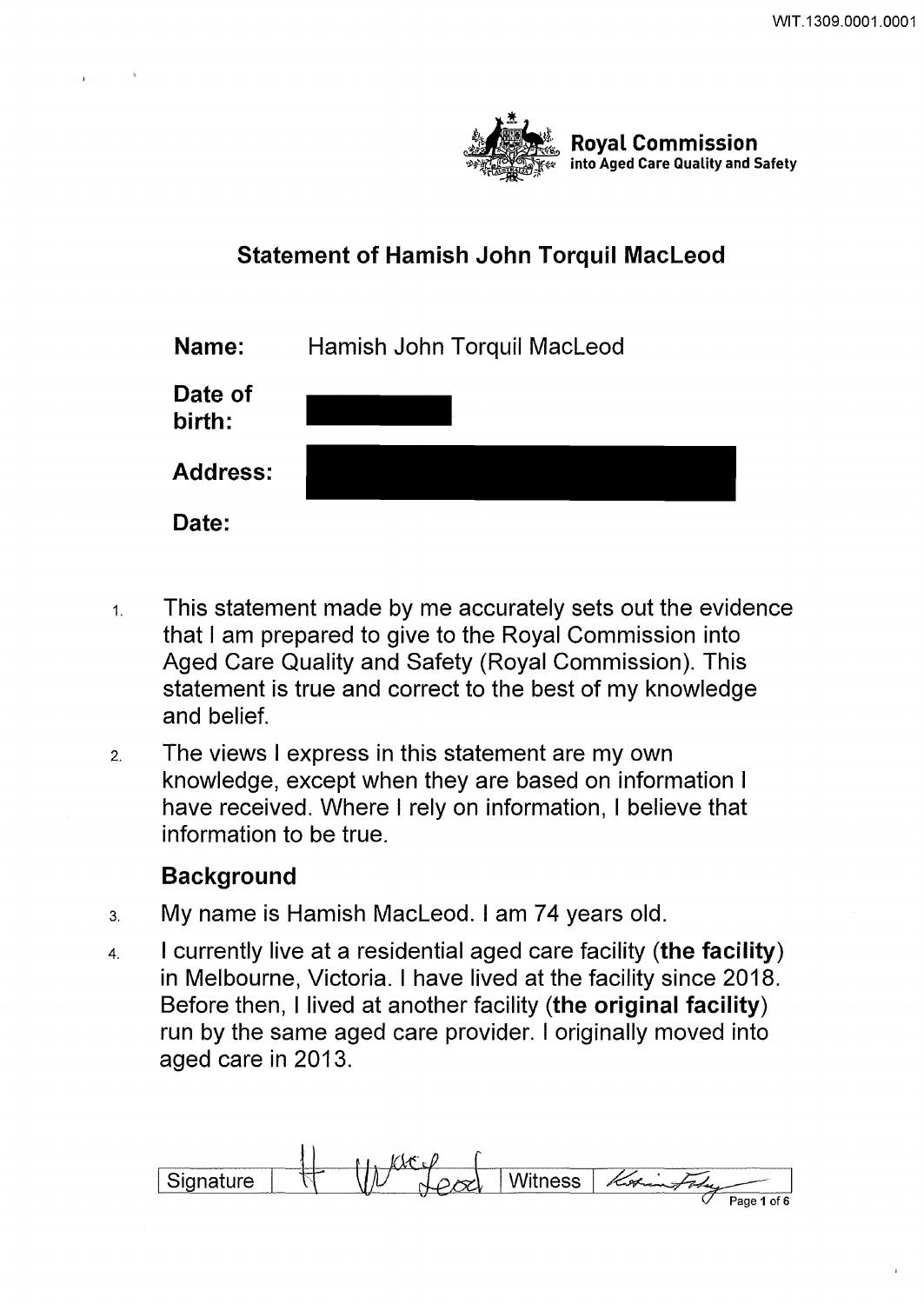- 5. I have a number of health issues including diabetes, problems with my kidneys, and macular degeneration. I currently have shingles.
- 6. This statement refers to my difficulties accessing health care from general practitioners and specialists.

# **Fluid build-up in legs**

7. When I first moved to the original facility, I was given a new General Practitioner **(GP)** who visited the original facility. I had to change GPs a number of times at the original facility as a different GP left and another replaced them. When I moved into my current facility, I had to change my GP again. I began to see a GP who did rounds in the facility **(the facility GP).** 

### **Diagnosis**

a. In July this year, the facility made an appointment with the facility GP because my legs were swollen and very painful. The GP looked at my ankles. I told the GP that it was the whole of my legs that were swollen. When the GP examined me more thoroughly, he saw that my legs were swollen with fluid build-up.

# Transfer to Hospital

- 9. The facility staff organised for me to be transported to a hospital via a patient transport ambulance.
- 10. I stayed in the emergency department for over 8 hours. I was then admitted.
- 11. Once on the ward, the nurses checked me and told me that I had developed a pressure sore during my time in the emergency department. The nurses on the ward told me that they were very upset that I had not been moved while I had

**Witness Signature**  $Page2 of6$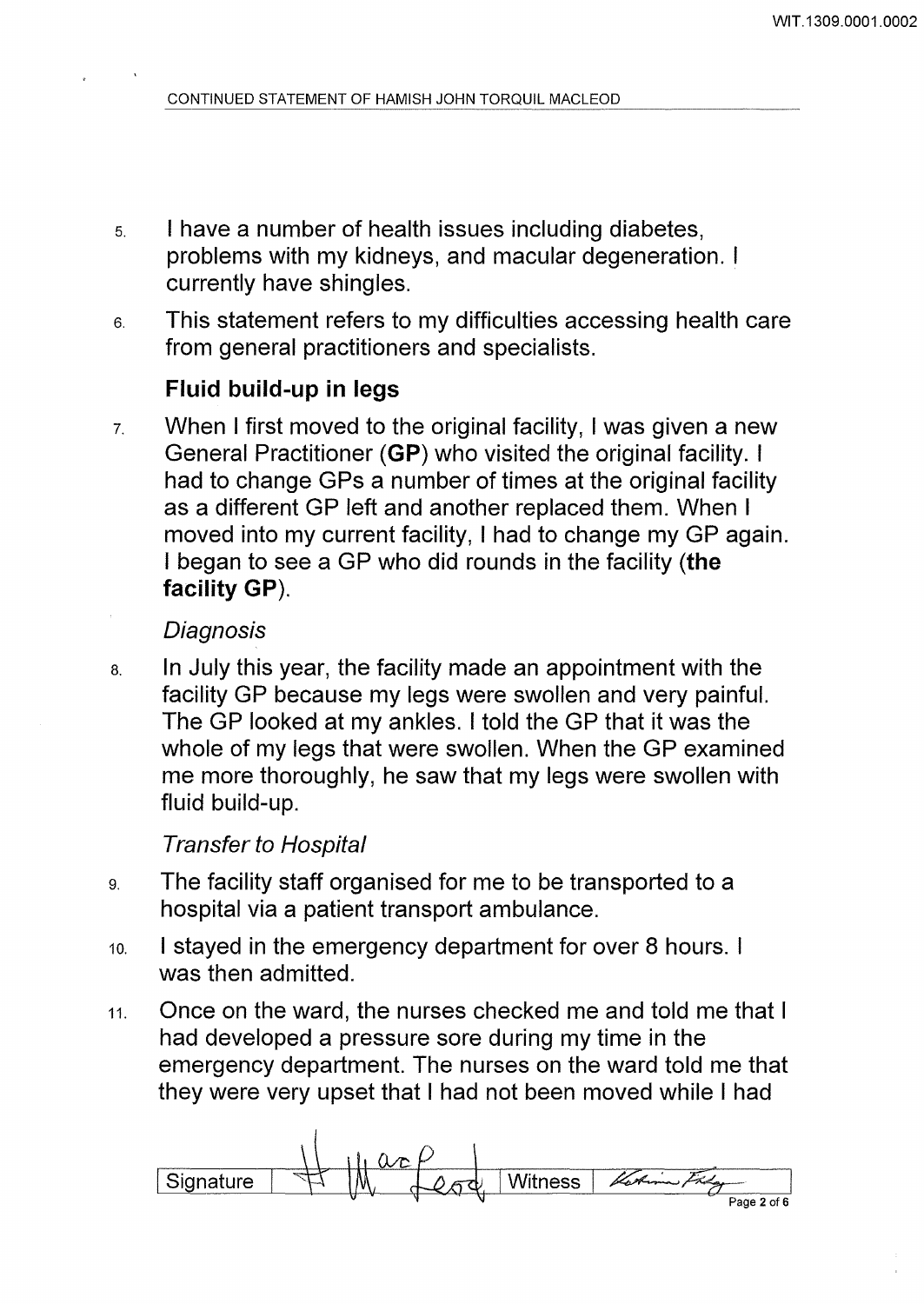been in emergency. They said I should have been turned at least every hour.

- 12. I was in that hospital for 4 to 5 days. I was transferred to another hospital closer to the facility when a bed became available.
- 13. During my stay in hospital my blood sugar levels got very low overnight. I had to be put on a glucose drip in the middle of the night. Fortunately by breakfast time, my blood sugar level was back up to normal.
- 14. I spent a further 15 days in the second hospital. After numerous tests, the treating doctors realised that my kidneys were low functioning. They also found a blood clot in my lower right leg.
- 1s. The doctors treated me and removed a great deal of fluid from my legs when I was in hospital. The doctors also treated the clot and it dissolved. The treatment for the clot left me with bruising and swelling. This slowly went down, but was very painful.

#### **Discharge**

- 16. When I was discharged from the second hospital, I had to wait 3 hours for patient transport to take me back to the facility.
- 11. I was sent back to the facility from hospital with only two tablets of medication. There were no medical notes sent back with me from hospital.
- 1a. The staff of the facility called the hospital pharmacy to get an understanding of the medications that the hospital doctors had prescribed.
- 19. Staff at the facility told me that they had to ring the hospital and ask for the medical information relating to my stay in hospital. I was told that the records had been sent to another

 $\int$ Signature  $\mathbb{N}$   $\mathbb{N}$   $\mathbb{N}$   $\mathbb{R}$   $\mathbb{N}$   $\mathbb{N}$  Witness  $\mathbb{R}$ Page 3 of 6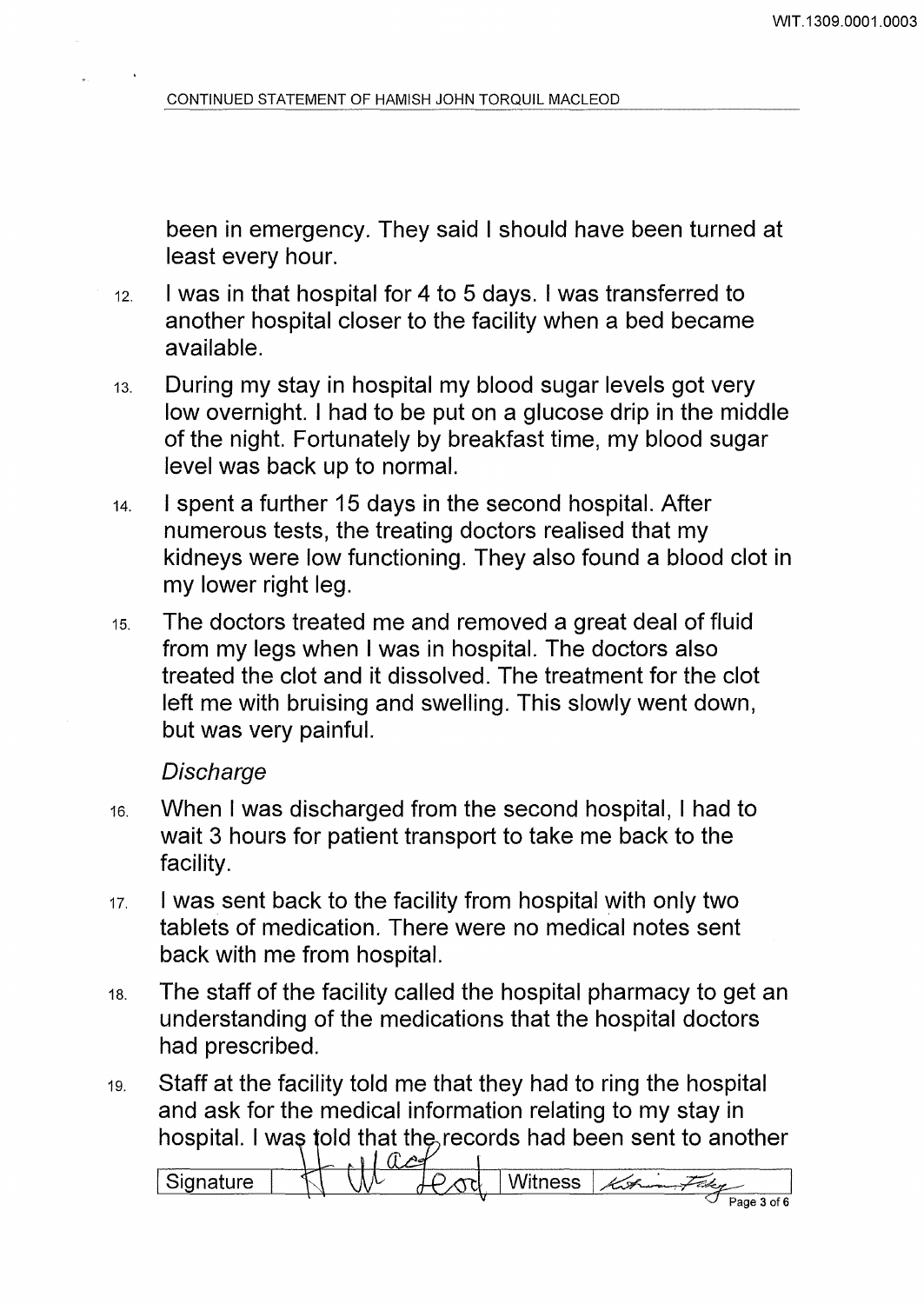hospital and not to the facility where I live. I understand that it took a week or two for the facility to receive my medical file.

# **Shingles**

- 20. In mid-October 2019, I developed shingles around my eye. I was isolated for around 10 days. The rash has continued to spread. I still have the shingles rash which is very painful.
- 21. It was the staff at the facility who told me that I had shingles. The facility arranged for the facility GP to see me. He gave me some eye drops for my sore eye.
- 22. My eye got worse, so I decided to see another doctor. I got an appointment at a local clinic. I walked there and saw another GP **(the local GP).**
- 23. The local GP told me that the shingles had the potential to cause significant damage to my eye. The local GP prescribed tablets for the shingles. He walked me back to the facility and spoke to the nursing staff. He talked to them about my condition and told them what he had prescribed.
- 24. I was happy with the treatment that I got from the local GP.
- 25. I wanted to sack the facility GP after this incident. I said this to the staff at the facility. The staff responded that it did not matter if I told the staff at the facility, I had to tell the facility GP in person. They said that it had to come "from my mouth" to the facility GP "in person", otherwise I could not get my care transferred to new GP.
- 26. I had that conversation with the facility GP and informed him that I was going to the local doctor.
- 27. The local doctor does not visit me at the facility. I walk to his clinic which is about 650 metres away. I have not asked him to visit me at the facility because I am concerned about the potential costs of such visits,

 $\Omega$ **Signature Witness** Page 4 of 6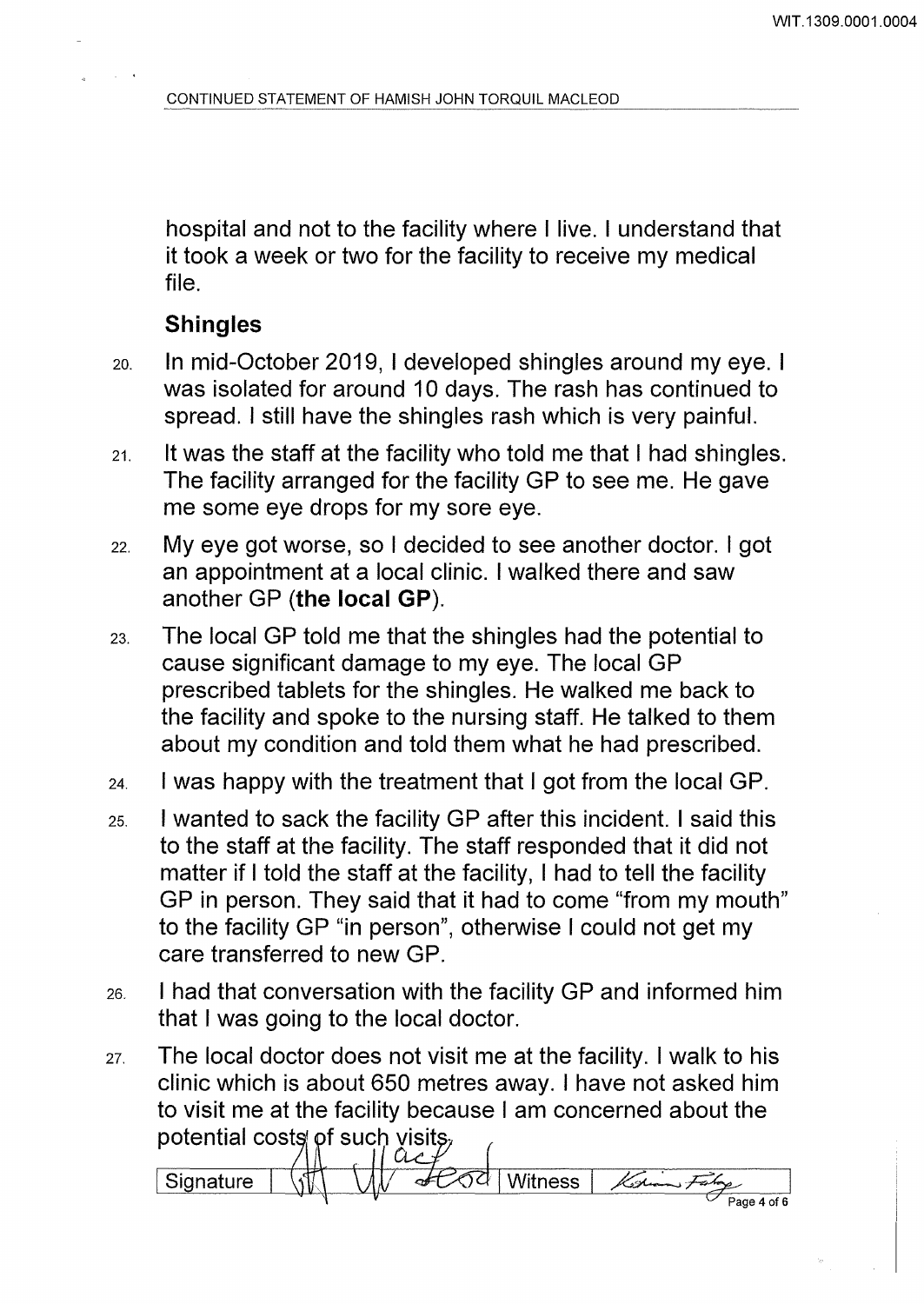# **Catheter**

 $\mathcal{L}^{\mathcal{A}}$ 

- 2a. At the original facility, one of my previous GPs would put in a new catheter for me or she would ring the hospital to see when they next had a vacancy to put one in.
- 29. One time, I pulled the catheter out while I was sleep walking. Staff put a new catheter on over the penis, so it was very different for the week until I could see the GP.
- 3o. Another time, the nurse forgot to put the bottom tap of my catheter on. I was peeing all over the breakfast room floor before I realised what happened.
- 31. I often have complications with my catheter. This often requires assistance from a GP.

# **Transport to specialist appointments**

- 32. I see a number of specialists, including an eye specialist, nephrologist and urologist. I have not ever seen a specialist at either aged care facility.
- 33. When I need to see my specialists, I generally use public transport to get to the hospital where they hold their clinics.
- 34. I try to make my appointments in the afternoon. It is too difficult to get to a morning appointment with the morning routine at the facility.
- 35. I walk to the train station and catch a train to another station. I then catch a bus which takes me to the hospital. I then walk to the clinic within the hospital. In total, it takes me about one and a half hours to travel from the facility to the specialist appointment. I do not worry about the time it takes me to come home, as that is my time.
- 36. A few years ago, I had a volunteer that assisted me with getting to specialist appointments. When a volunteer was not available, I would have to pay \$80 an hour for someone to

 $I$  Signature  $II$   $\frac{1}{2}$   $\frac{1}{2}$   $\frac{1}{2}$   $\frac{1}{2}$   $\frac{1}{2}$   $\frac{1}{2}$   $\frac{1}{2}$   $\frac{1}{2}$  Witness  $\frac{1}{2}$   $\frac{1}{2}$   $\frac{1}{2}$   $\frac{1}{2}$   $\frac{1}{2}$   $\frac{1}{2}$   $\frac{1}{2}$   $\frac{1}{2}$   $\frac{1}{2}$   $\frac{1}{2}$   $\frac{1}{2}$   $\frac{1$ Page 5 of 6